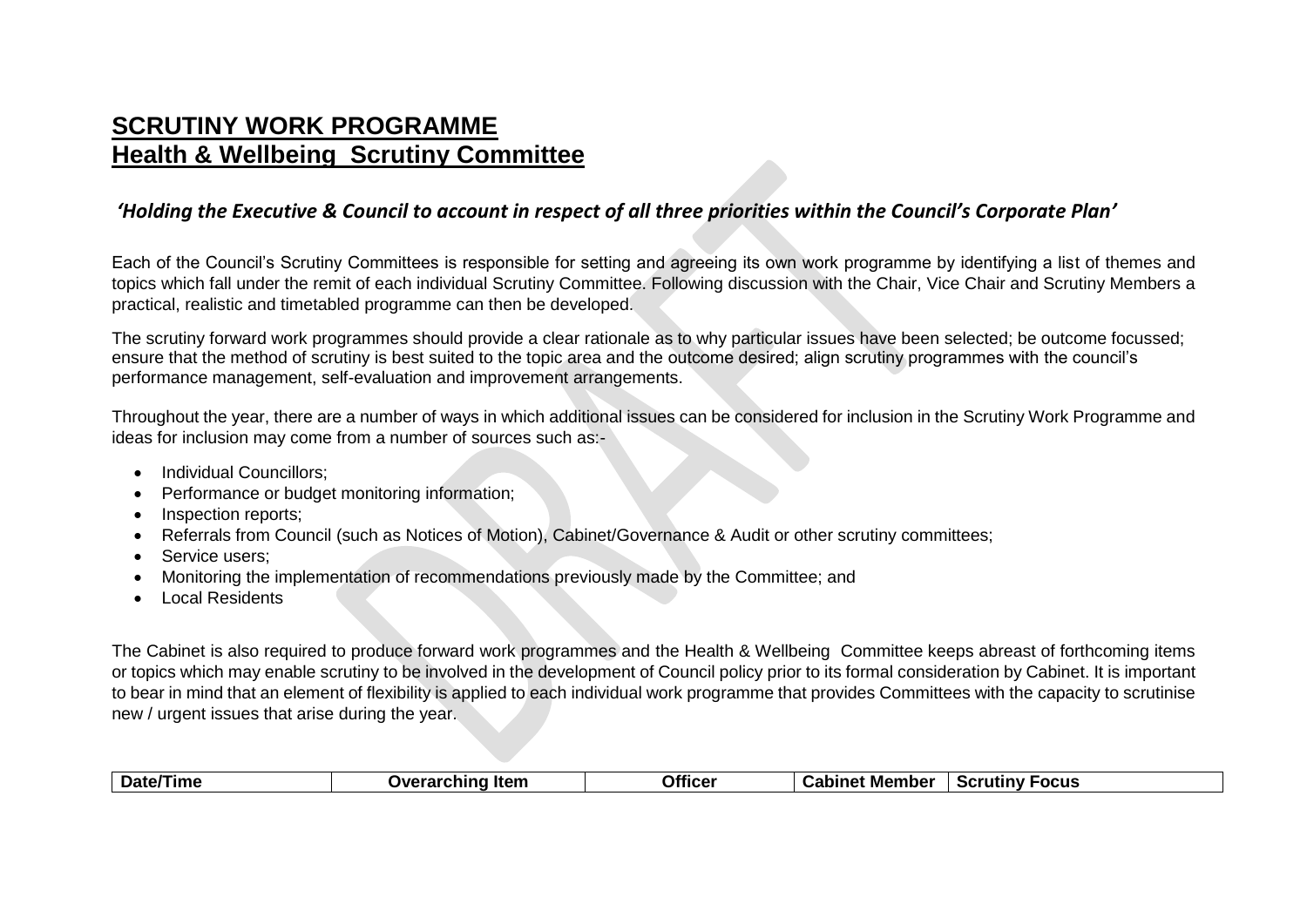| 19th July 2021      | <b>Draft Health &amp; Wellbeing</b><br>$\bullet$<br><b>Scrutiny Work</b><br><b>Programme</b> | <b>Service Director</b><br><b>Democratic</b><br>Services &<br><b>Communications</b>                                                                                        | Cllr R. Lewis,<br><b>Cllr G Hopkins</b><br>Cllr A Crimmings | <b>Scrutiny &amp; Challenge -</b><br>For Health & Wellbeing<br><b>Scrutiny Committee to agree</b><br>its Work Programme for the<br>2021/2022 Municipal Year                                                                |
|---------------------|----------------------------------------------------------------------------------------------|----------------------------------------------------------------------------------------------------------------------------------------------------------------------------|-------------------------------------------------------------|----------------------------------------------------------------------------------------------------------------------------------------------------------------------------------------------------------------------------|
| 19th July 2021      | <b>Director of Social</b><br><b>Services Annual Report</b>                                   | <b>Group Director</b><br><b>Community and</b><br><b>Children's Services</b>                                                                                                |                                                             | To consider the Director of<br><b>Social Annual Report</b>                                                                                                                                                                 |
| 19th July 2021      | <b>CIW LETTER IN</b><br><b>RESPECT OF THE</b><br><b>RECENT ASSURANCE</b><br><b>CHECKS</b>    | <b>Group Director</b><br><b>Community and</b><br><b>Children's Services</b>                                                                                                |                                                             | To receive the letter from Care<br><b>Inspectorate Wales in respect</b><br>of the recent inspection. And<br>receive the action plan in<br>September's Meeting of the<br><b>Health and Wellbeing Scrutiny</b><br>Committee. |
| 20th September 2021 | <b>Pandemic Recovery</b>                                                                     | <b>Group Director</b><br><b>Community and</b><br><b>Children's Service</b><br><b>Director of Adult</b><br><b>Services</b><br><b>Cabinet Member Adult</b><br><b>Service</b> |                                                             | To Scrutiny & Challenge the<br>plans in for Service recovery<br>and the longer term<br>implications, service changes<br>following the pandemic.                                                                            |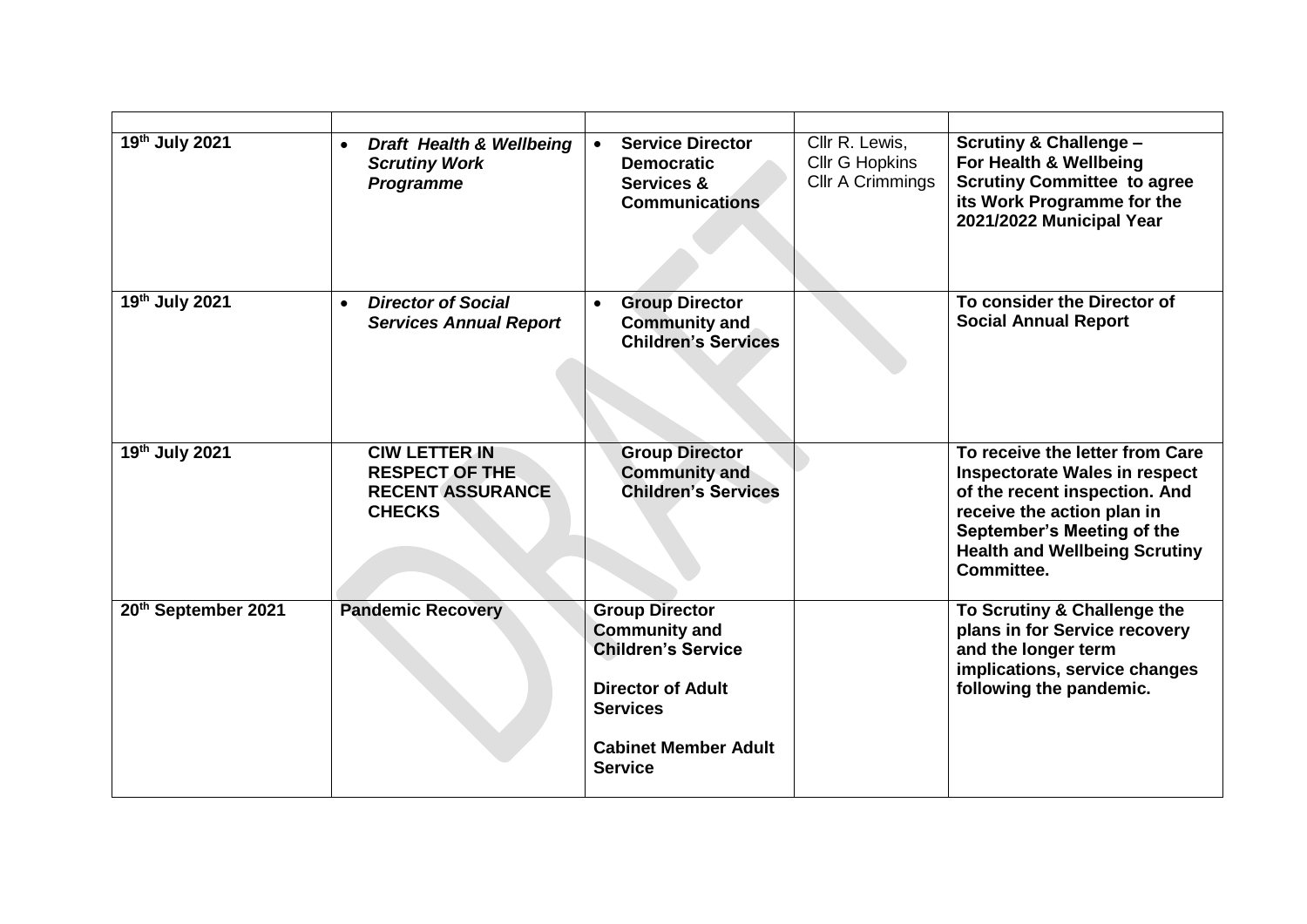| 20th September 2021            | Care Inspectorate Wales -<br><b>Findings of the CIW</b><br>Assurance check and<br><b>Action Plan</b> | <b>Group Director</b><br><b>Community and</b><br><b>Children's Service</b><br><b>Director of Adult</b><br><b>Services</b><br><b>Cabinet Member Adult</b><br><b>Service</b> | Cllr G<br>Hopkins to<br>attend | <b>Scrutiny &amp; Challenge -</b><br>Members to consider and<br>comment on the findings of the<br><b>CIW Report and identify any</b><br>areas that the committee could<br>recommend for improvement. |
|--------------------------------|------------------------------------------------------------------------------------------------------|----------------------------------------------------------------------------------------------------------------------------------------------------------------------------|--------------------------------|------------------------------------------------------------------------------------------------------------------------------------------------------------------------------------------------------|
| 20th September 2021            | <b>Community Resilience</b>                                                                          | <b>Group Director</b><br><b>Community &amp;</b><br><b>Children's Services</b>                                                                                              |                                | To Scrutinise & Challenge -<br>Members to have the<br>opportunity to take part in<br>discussion the delivery of the<br>community hub and<br>neighbourhood network Model                              |
| 20th September 2021            | <b>Learning Disabilities</b><br><b>Transformation of Day</b><br><b>Centre</b>                        | <b>Director of Adult</b><br><b>Services</b>                                                                                                                                |                                | <b>Scrutiny and Challenge -</b><br>Members have the opportunity<br>to engage in the $co$ -<br>production of new strategy and<br>service Model.                                                       |
| 22 <sup>nd</sup> November 2021 | Leisure Medium Term<br><b>Strategy</b>                                                               | <b>Director- Public</b><br><b>Health, Protection And</b><br><b>Community Services</b>                                                                                      |                                | To provide Members with the<br>opportunity to contribute to the<br>development of the next<br>medium term health and<br>wellbeing strategy for leisure<br>services.                                  |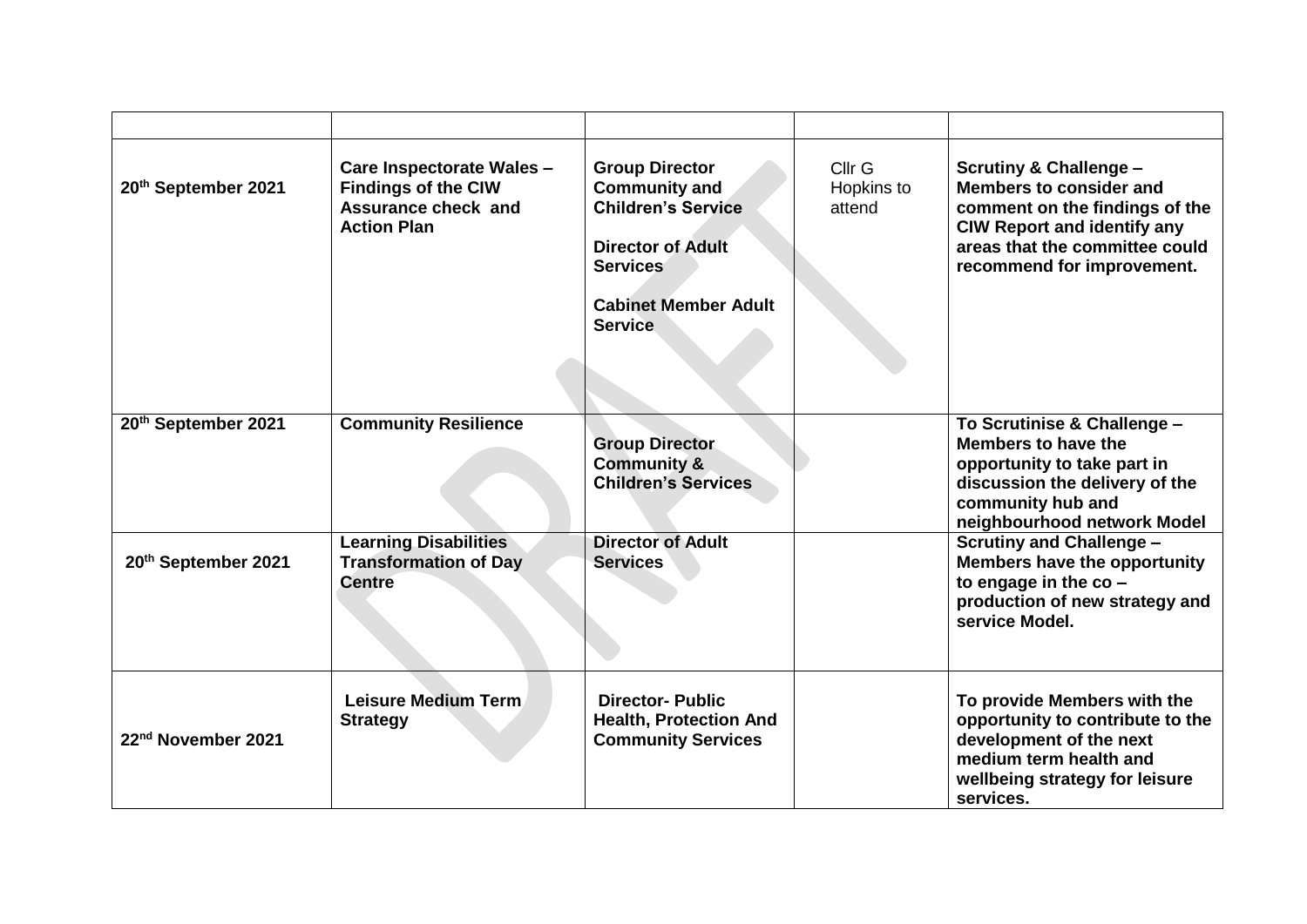|                                |                                  | <b>Cabinet Member CIIr R</b><br><b>Lewis</b>                                                                                      |                                                                                                                                                                  |
|--------------------------------|----------------------------------|-----------------------------------------------------------------------------------------------------------------------------------|------------------------------------------------------------------------------------------------------------------------------------------------------------------|
| 22 <sup>nd</sup> November 2021 | <b>Homelessness Report</b>       | Director- Public Health,<br><b>Protection And</b><br><b>Community Services</b>                                                    | <b>Scrutinise &amp; Challenge</b><br>Members to consider the<br>homelessness strategy,<br>including the provision of<br>temporary and supported<br>accommodation |
| 14th February 2022             | <b>WORKING GROUP REPORT</b>      |                                                                                                                                   |                                                                                                                                                                  |
| 14 <sup>TH</sup> February 2022 | <b>Review of the MND Charter</b> | <b>Invite a Member from</b><br>the South Wales MND<br><b>GROUP TO UPDATE</b><br><b>Members on the work</b><br>of the organisation | Members to continue to Monitor<br>the Adopted Charter                                                                                                            |

**Health & Wellbeing - Ongoing Matters for Future Review:-**

**July 2021 to seek Membership of Working Group in respect of the Autism NOM** 

**Annual reports**